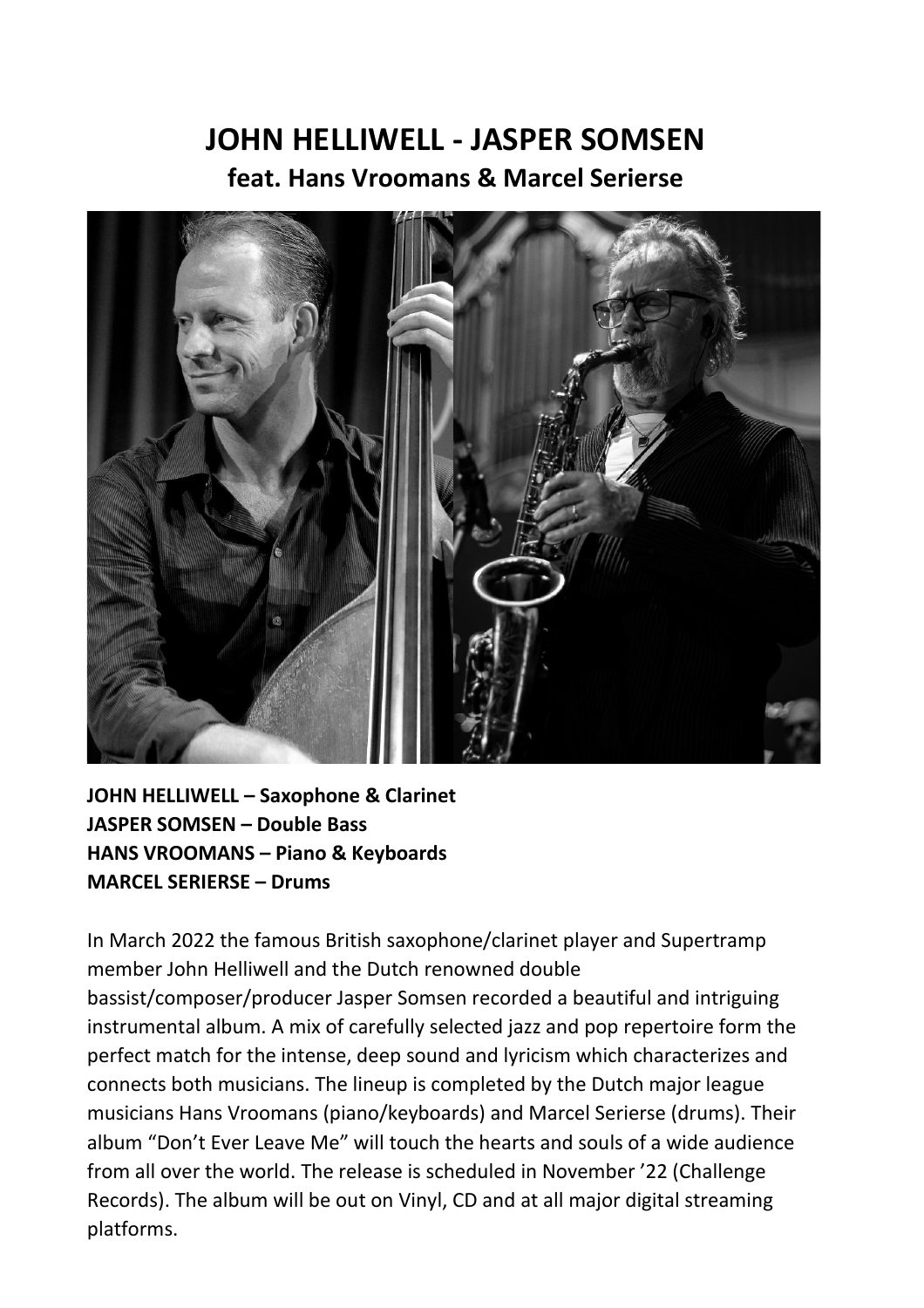

Like most musicians, clarinet and saxophone player, John Helliwell started his life in music at a very young age. At age 13 he picked up the clarinet. Inspired by "modern" jazz, he bought a saxophone two years later. In his very active young adult life, he joined the Alan Bown Set for six years, collaborating with amongst others singer Robert Palmer, playing thousands of gigs and recording several albums. In 1973 he got a call from Supertramp and never left the band since (now 47 years). The album "Crime of the Century" was the start of their huge international success, "Breakfast in America" was the biggest selling album in the world in 1979. In the 1990s

Helliwell decided to enroll at the Royal Northern College of Music in Manchester, but went back on the road with Supertramp in 1996. John now plays music based on his many inspirations - including jazz, funk, blues, soul and rock. His current projects are his jazz group "Crème Anglaise" and the "The Super Big Tramp Band". His latest album "Ever Open Door" (Challenge Records, 2020) features hammond organ and a string quartet, playing folk tunes and ballads.



Dutch double bassist, composer and producer **Jasper Somsen** graduated in both Jazz and Classical double bass at the Conservatory of Amsterdam. He collaborated amongst many others with Peter Erskine, Enrico Pieranunzi, Joey Calderazzo, Jeff Ballard, John Beasley, Jean- Michel Pilc, Eric Marienthal, Bob Sheppard, Seamus Blake, Lynne Arriale, Kendrick Scott, Justin Faulkner, E.J. Strickland, André Ceccarelli, Gary Husband and Gabriele Mirabassi. Jasper Somsen is a renowned studio producer. Besides his own albums as a leader, he has produced albums by Lynne Arriale, Enrico Pieranunzi, Bob Sheppard and Jean-Michel Pilc for

Challenge Records International. In 2017 he released the Jasper Somsen Trio (featuring Jean-Michel Pilc & André Ceccarelli) albums: "A New Episode In Life, part I & II". He won the Dutch EDISON Award 2020 with the Maria Mendes (feat. John Beasley) album: "Close To Me". From the same album the fado/jazz arrangement "Asas Fachadas" was nominated for a GRAMMY Award. Jasper performs worldwide and can be heard on more than 40 albums. Outside a busy performance and studio producing schedule, Jasper divides his time between composing and teaching.